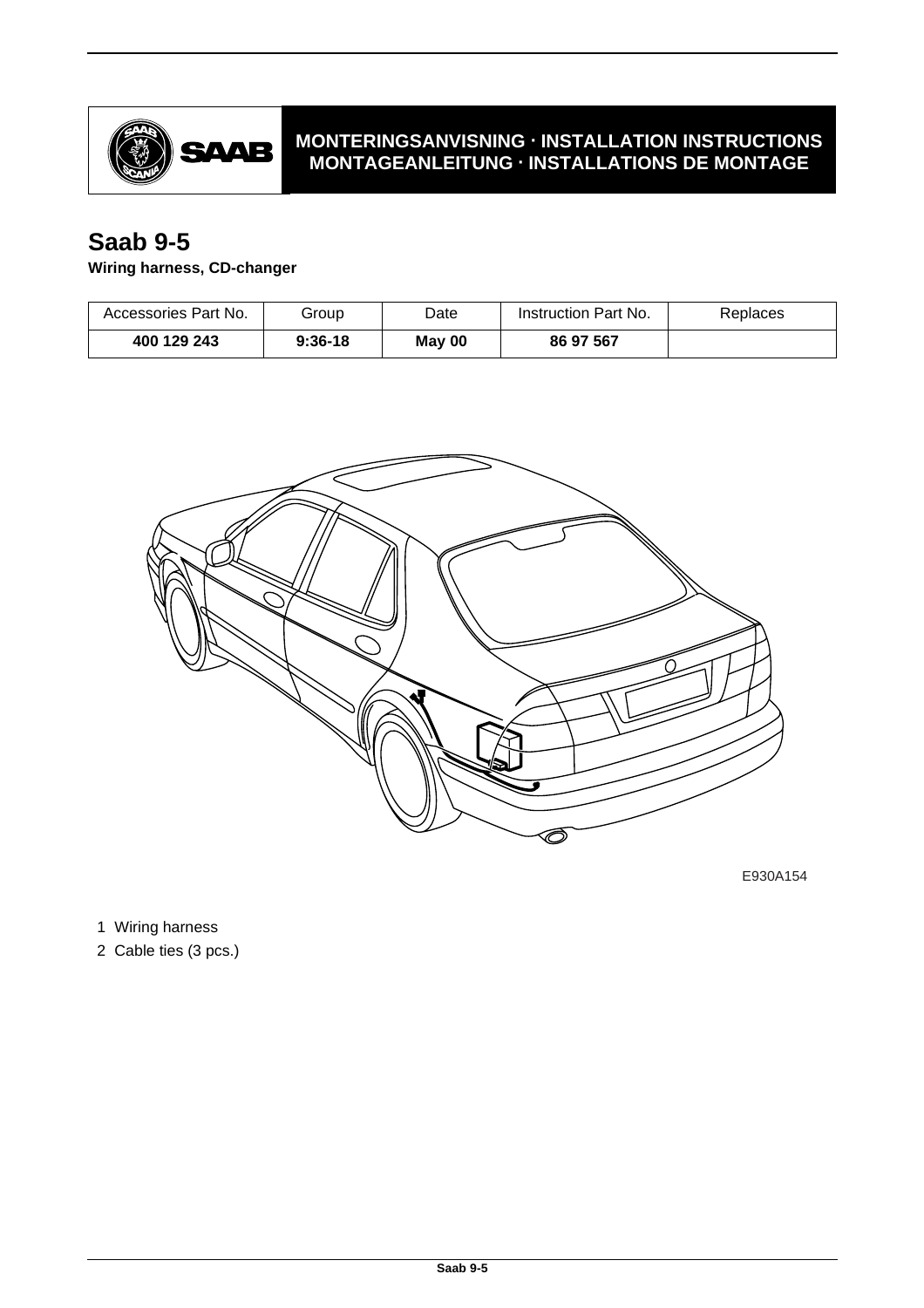

- 1 **5D:** Fold down the left-hand backrest and remove the cover between the left-hand rear door and the backrest.
- 2 **5D:** Remove the luggage cover.
- 3 **5D:** Remove the left-hand storage compartment in the floor.
- 4 **5D:** Remove the rear roof moulding and unplug the connections for the lighting.
- 5 **5D:** Remove the left-hand D-pillar trim and remove the left-hand luggage cover support (3 screws).
- 6 **5D:** Remove the four screws from the upper edge of the side trim and remove the left-hand side trim.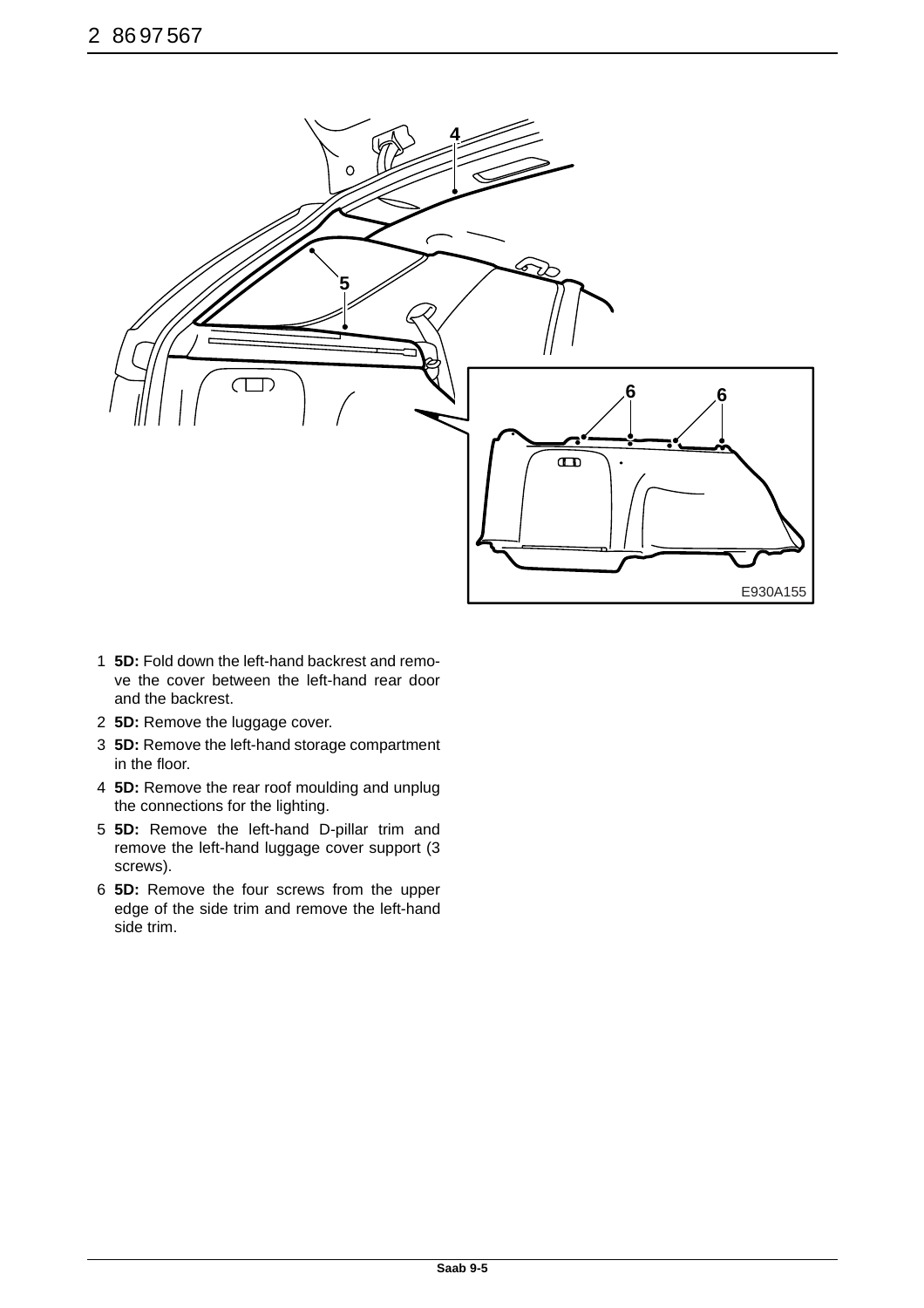

-<br>Kat **8**

E930A156

- 7 **4D:** Remove the luggage compartment scuff plate.
- 8 **4D:** Undo and bend aside the left-hand side trim in the luggage compartment.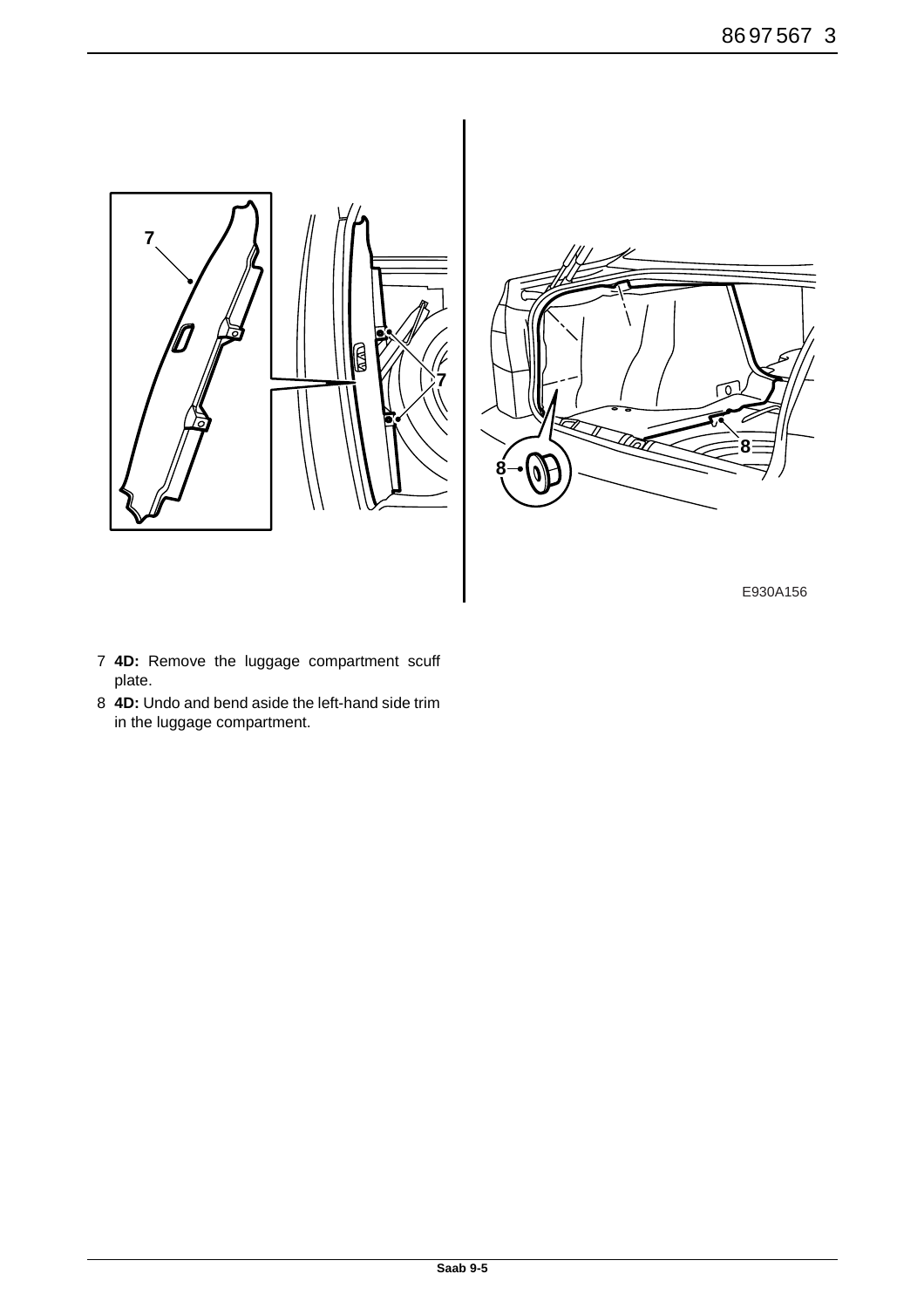

- 9 Locate and the connectors and remove the tape from them.
- 10 Connect the 6-pole connector of the CD changer wiring harness to the car's 6-pole connector.
- 11 Connect the 2-pole connector of the CD changer wiring harness to the car's 2-pole connector.
- 12 Secure the connectors by putting a cable tie on both sides of the connectors.
- 13 Connect the ground lead of the CD changer wiring harness to grounding point G3.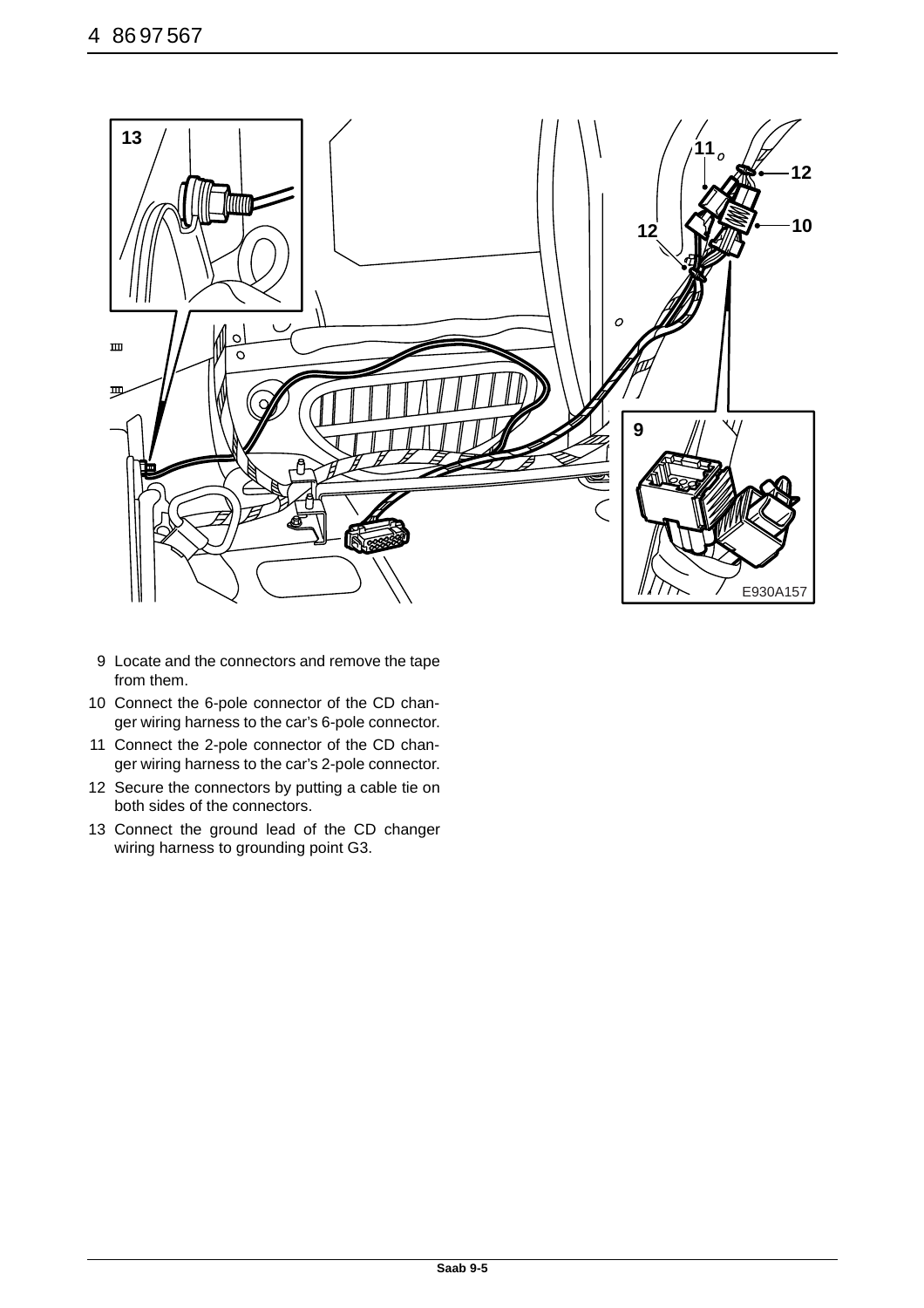

- **4D:** Position and secure the left-hand side trim in the luggage compartment.
- **4D:** Pull the CD changer wiring harness out through the hole in the side trim.
- **4C:** Fit the luggage compartment scuff plate.